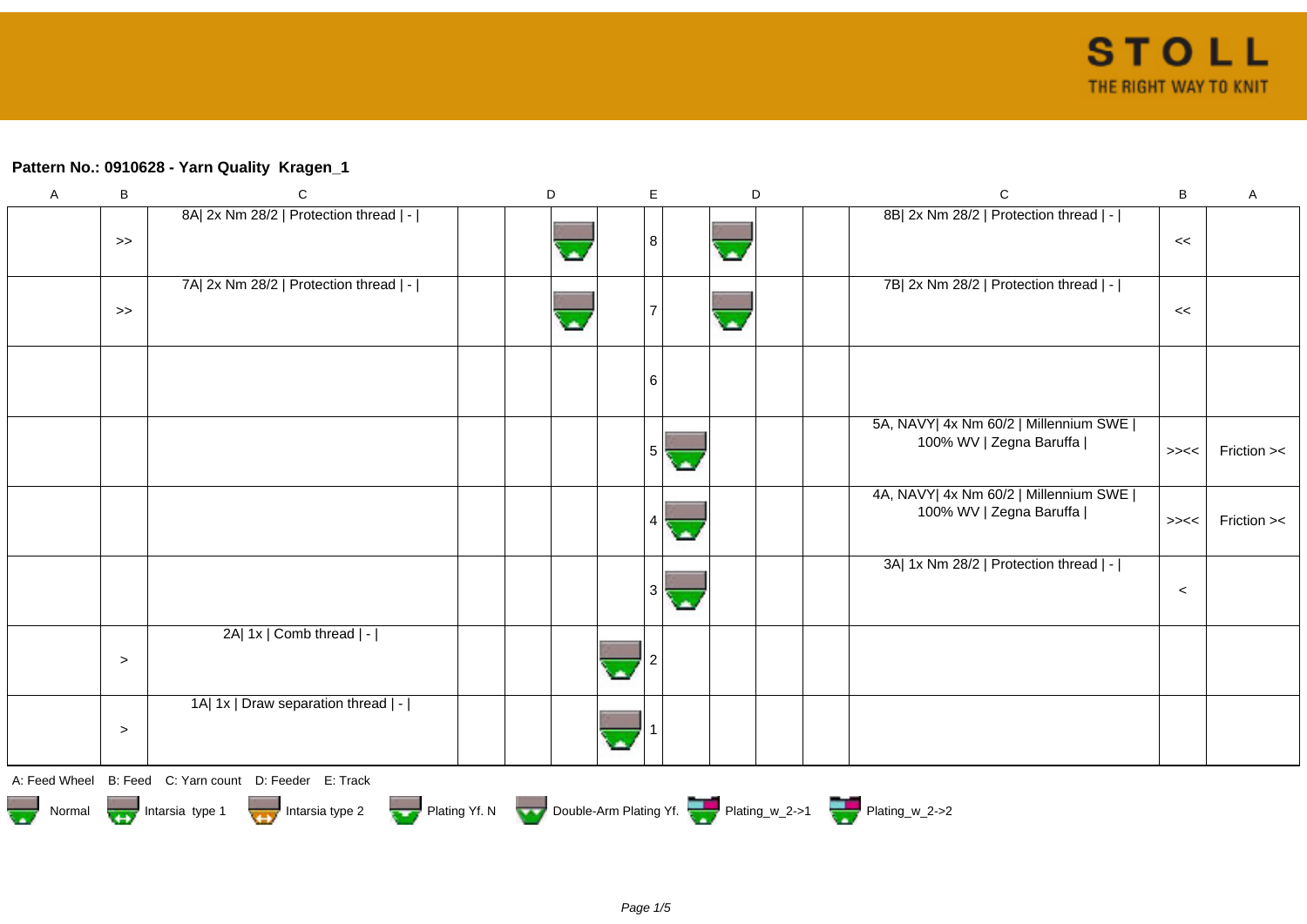## **Pattern No.: 0910628 - Yarn Quality V-Teil(e)**

| A          | B                                                                                                        | C                                                                                 |  | D | E              |  | D                        |  | C                                                                                   | В     | $\mathsf{A}$   |  |
|------------|----------------------------------------------------------------------------------------------------------|-----------------------------------------------------------------------------------|--|---|----------------|--|--------------------------|--|-------------------------------------------------------------------------------------|-------|----------------|--|
| Friction > | $\gt$                                                                                                    | 8A, BEIGE  2x Nm 33   Mastev   57% PA, 30%<br>WP, 13% WV   Millefili (Bluring)    |  |   | 8              |  | а.                       |  | 8B  1x Nm 28/2   Protection thread   -                                              | $\,<$ |                |  |
|            | $\geq$                                                                                                   | 7A  1x Nm 28/2   Protection thread   -                                            |  |   |                |  | ä.                       |  | 7B, DARK BROWN  2x Nm 33   Mastev   57%<br>PA, 30% WP, 13% WV   Millefili (Bluring) | <<    | Friction $\lt$ |  |
| Friction > | $\gt$                                                                                                    | 6A, BLUEGREY  2x Nm 33   Mastev   57% PA,<br>30% WP, 13% WV   Millefili (Bluring) |  |   | 6              |  | ц.                       |  | 6B, WHITE  2x Nm 33   Mastev   57% PA, 30%<br>WP, 13% WV   Millefili (Bluring)      | <<    | Friction $\lt$ |  |
| Friction > | $\boldsymbol{>}$                                                                                         | 5A, WHITE  2x Nm 33   Mastev   57% PA, 30%<br>WP, 13% WV   Millefili (Bluring)    |  |   | 5              |  | $\overline{\phantom{a}}$ |  | 5B, OLIVE  2x Nm 33   Mastev   57% PA, 30%<br>WP, 13% WV   Millefili (Bluring)      | <<    | Friction $\lt$ |  |
| Friction > | $\gt$                                                                                                    | 4A, NAVY  2x Nm 60/2   Millennium SWE  <br>100% WV   Zegna Baruffa                |  |   |                |  |                          |  |                                                                                     |       |                |  |
|            |                                                                                                          |                                                                                   |  |   | 3              |  |                          |  | 3A, NAVY  2x Nm 60/2   Millennium SWE  <br>100% WV   Zegna Baruffa                  | <<    | Friction $\lt$ |  |
|            | $\geq$                                                                                                   | 2A  -   Comb thread   -                                                           |  |   | $\overline{2}$ |  | а.                       |  | 2B, NAVY  3x Nm 60/2   Millennium SWE  <br>100% WV   Zegna Baruffa                  | <<    | Friction <     |  |
| Friction > | $\geq$                                                                                                   | 1A  -   Draw separation thread   -                                                |  |   |                |  |                          |  |                                                                                     |       |                |  |
|            |                                                                                                          | A: Feed Wheel B: Feed C: Yarn count D: Feeder E: Track                            |  |   |                |  |                          |  |                                                                                     |       |                |  |
| Normal     | Plating Yf. N Double-Arm Plating Yf. Plating_w_2->1 Plating_w_2->2<br>Intarsia type 1<br>Intarsia type 2 |                                                                                   |  |   |                |  |                          |  |                                                                                     |       |                |  |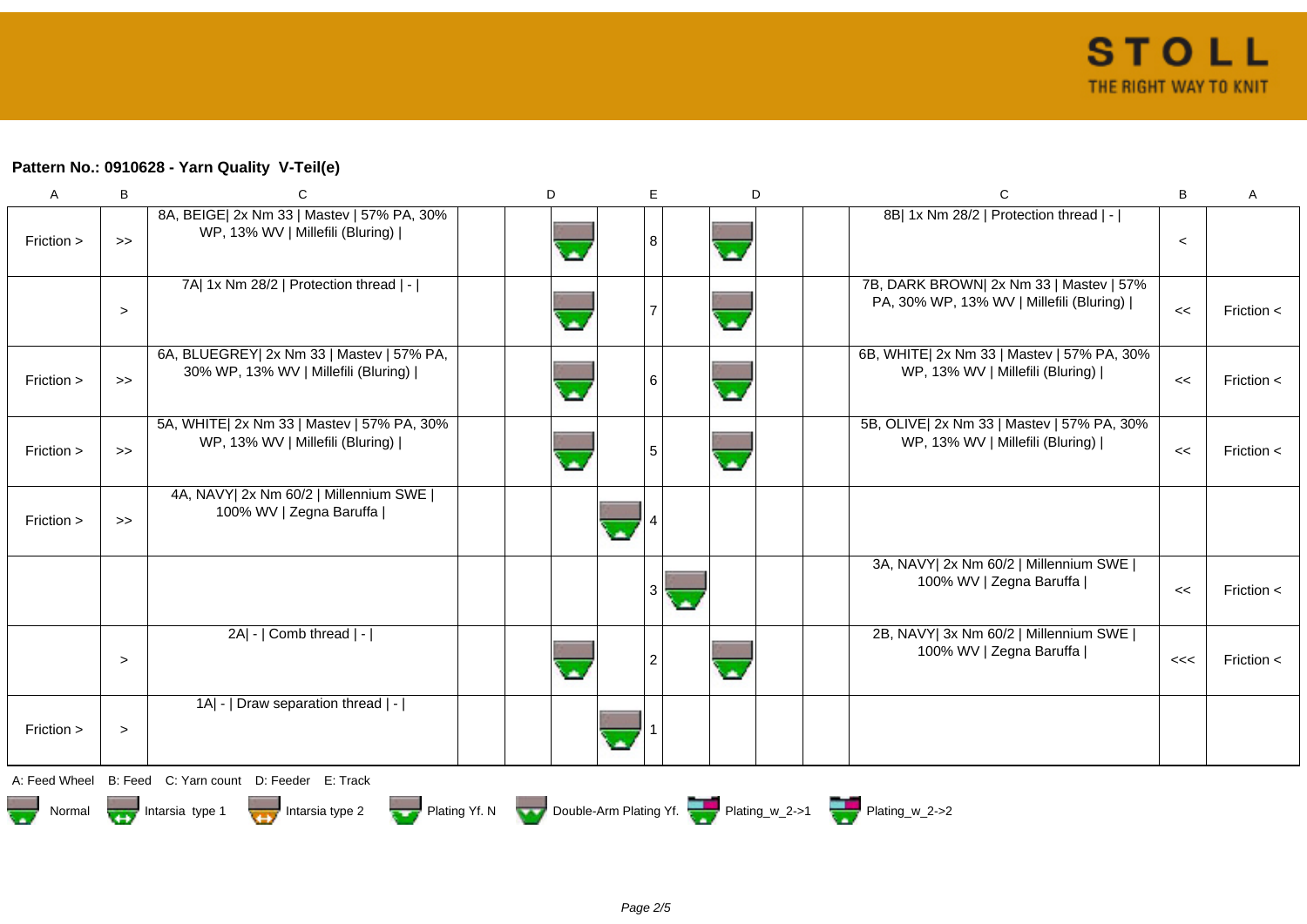### **Pattern No.: 0910628 - Yarn Quality R-Teil(e)**

| A          | B                | C                                                                                   | D | E | D  | C                                                                                 | B       | A              |
|------------|------------------|-------------------------------------------------------------------------------------|---|---|----|-----------------------------------------------------------------------------------|---------|----------------|
| Friction > | $\gt$            | 8A, DARK BROWN  2x Nm 33   Mastev   57%<br>PA, 30% WP, 13% WV   Millefili (Bluring) |   | 8 | ×. | 8B  1x Nm 28/2   Protection thread   -                                            | $\prec$ |                |
|            |                  |                                                                                     |   |   |    | 7A, BEIGE  2x Nm 33   Mastev   57% PA, 30%<br>WP, 13% WV   Millefili (Bluring)    | <<      | Friction $\lt$ |
| Friction > | $\gt$            | 6A, OLIVE  2x Nm 33   Mastev   57% PA, 30%<br>WP, 13% WV   Millefili (Bluring)      |   | 6 | ä. | 6B, WHITE  2x Nm 33   Mastev   57% PA, 30%<br>WP, 13% WV   Millefili (Bluring)    | <<      | Friction $\lt$ |
| Friction > | $\gt$            | 5A, WHITE  2x Nm 33   Mastev   57% PA, 30%<br>WP, 13% WV   Millefili (Bluring)      |   | 5 | Ä, | 5B, BLUEGREY  2x Nm 33   Mastev   57% PA,<br>30% WP, 13% WV   Millefili (Bluring) | <<      | Friction $\lt$ |
| Friction > | $\boldsymbol{>}$ | 4A, NAVY  2x Nm 60/2   Millennium SWE  <br>100% WV   Zegna Baruffa                  |   |   |    |                                                                                   |         |                |
|            |                  |                                                                                     |   | 3 |    | 3A, NAVY  2x Nm 60/2   Millennium SWE  <br>100% WV   Zegna Baruffa                | <<      | Friction $\lt$ |
|            | $\geq$           | 2A  1x   Comb thread   -                                                            |   | 2 | ×  | 2B, NAVY  3x Nm 60/2   Millennium SWE  <br>100% WV   Zegna Baruffa                | <<      | Friction $\lt$ |
|            | $\geq$           | 1A  1x   Draw separation thread   -                                                 |   |   |    |                                                                                   |         |                |
|            |                  | A: Feed Wheel B: Feed C: Yarn count D: Feeder E: Track                              |   |   |    |                                                                                   |         |                |







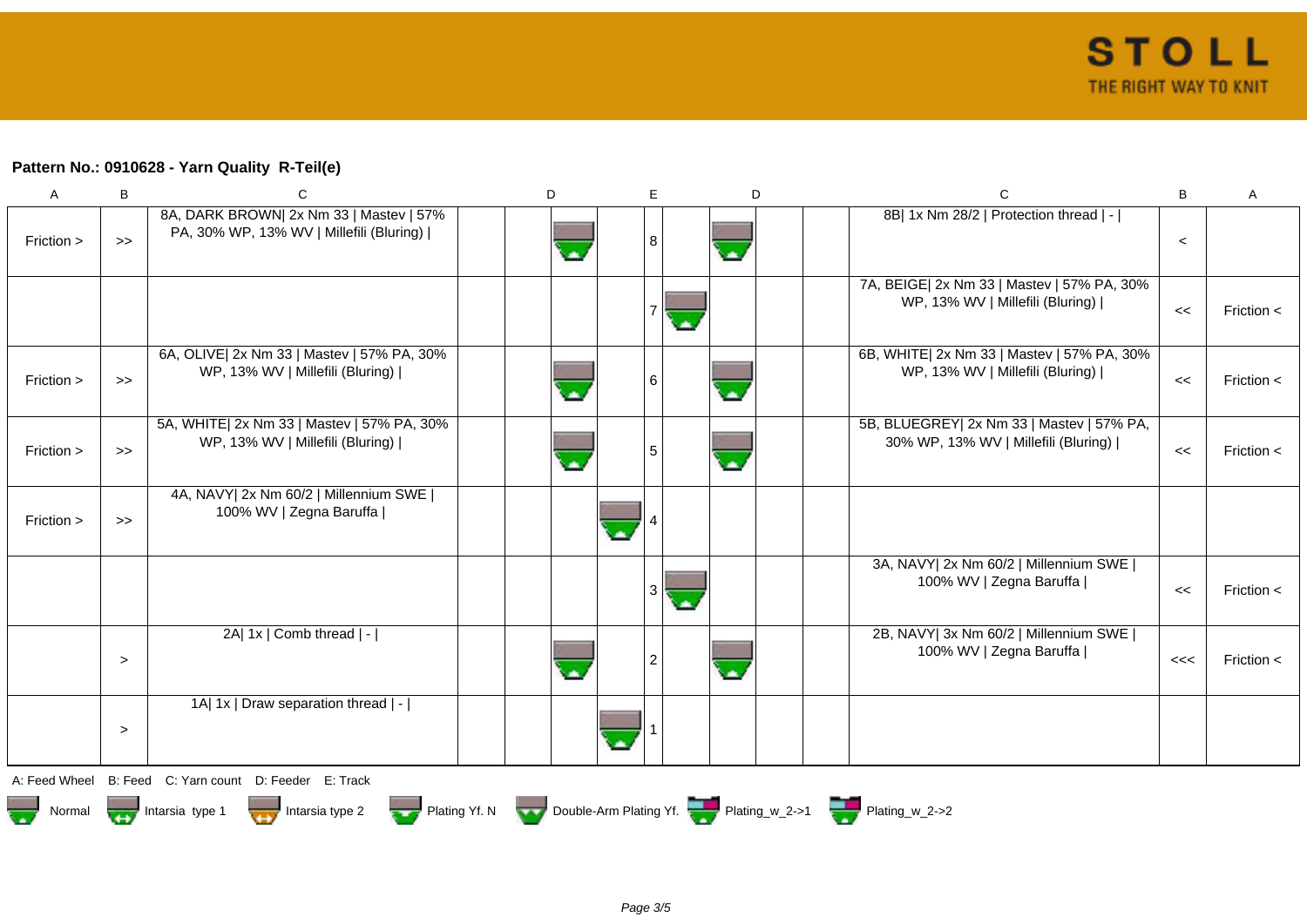# **Pattern No.: 0910628 - Yarn Quality Ärmel links**

| $\mathsf A$ | $\sf B$                                                                                               | ${\bf C}$                                              |  | $\mathsf D$ |  | $\mathsf E$ | $\mathsf D$ |  |  | $\mathsf C$                                                                    | $\, {\bf B}$ | A          |  |
|-------------|-------------------------------------------------------------------------------------------------------|--------------------------------------------------------|--|-------------|--|-------------|-------------|--|--|--------------------------------------------------------------------------------|--------------|------------|--|
|             |                                                                                                       |                                                        |  |             |  | 8           |             |  |  | 8A  1x Nm 28/2   Protection thread   -                                         | $\,<$        |            |  |
|             |                                                                                                       |                                                        |  |             |  |             |             |  |  |                                                                                |              |            |  |
|             |                                                                                                       |                                                        |  |             |  | - 6 I       |             |  |  | 6A, WHITE  2x Nm 33   Mastev   57% PA, 30%<br>WP, 13% WV   Millefili (Bluring) | <<           | Friction < |  |
|             |                                                                                                       |                                                        |  |             |  | 5           |             |  |  |                                                                                |              |            |  |
|             |                                                                                                       |                                                        |  |             |  | Δ           |             |  |  |                                                                                |              |            |  |
|             |                                                                                                       |                                                        |  |             |  |             |             |  |  | 3A, NAVY  2x Nm 60/2   Millennium SWE  <br>100% WV   Zegna Baruffa             | <<           | Friction < |  |
|             | $\geq$                                                                                                | 2A  1x   Comb thread   -                               |  |             |  |             | ä.          |  |  | 2B, NAVY  3x Nm 60/2   Millennium SWE  <br>100% WV   Zegna Baruffa             | <<           | Friction < |  |
|             | $\,>$                                                                                                 | 1A  1x   Draw separation thread   -                    |  |             |  |             |             |  |  |                                                                                |              |            |  |
|             |                                                                                                       | A: Feed Wheel B: Feed C: Yarn count D: Feeder E: Track |  |             |  |             |             |  |  |                                                                                |              |            |  |
|             | Normal Montain Strategy Intarsia type 2 Plating Yf. N Double-Arm Plating Yf. N Double-Arm Plating Yf. |                                                        |  |             |  |             |             |  |  |                                                                                |              |            |  |